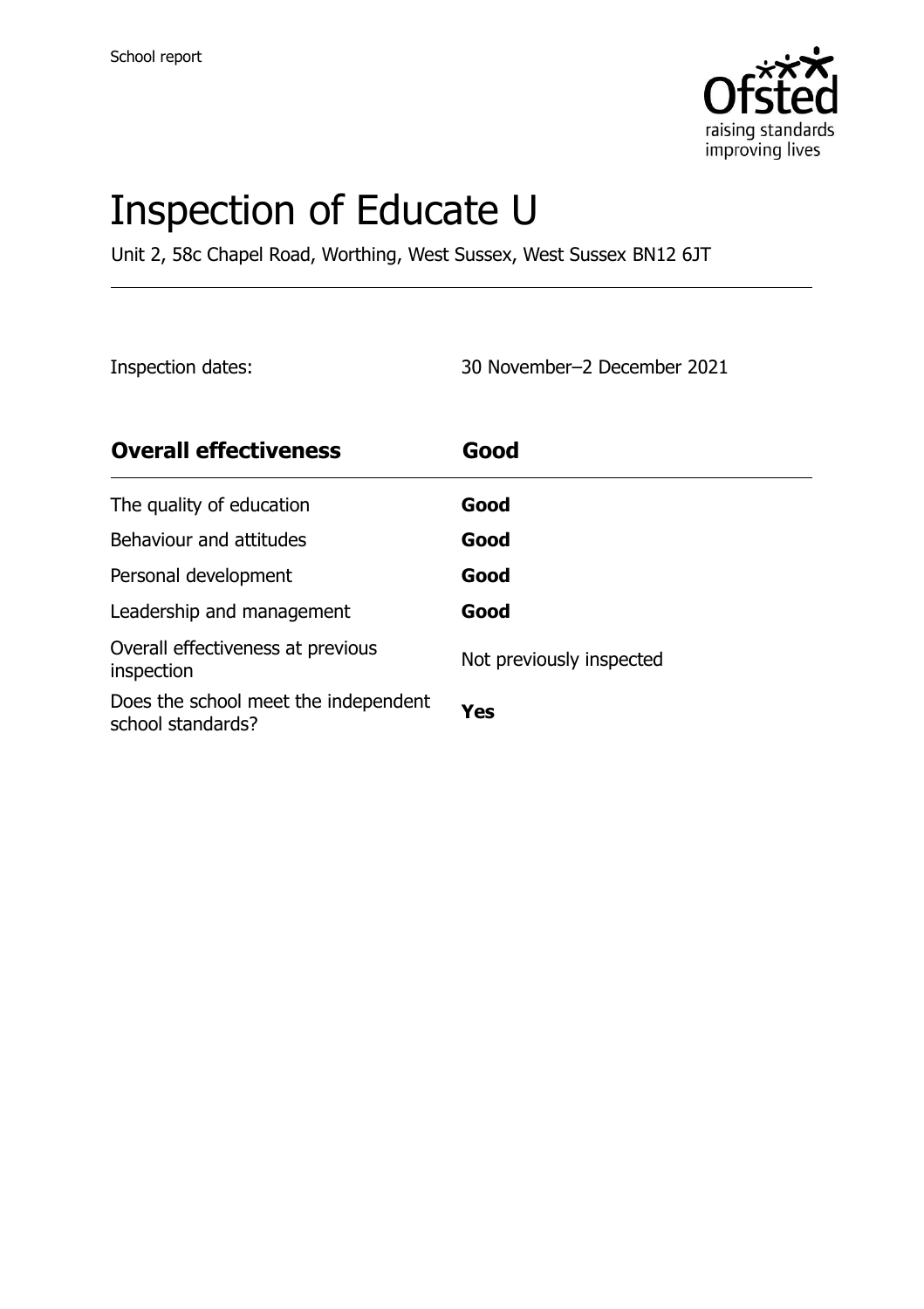

# **What is it like to attend this school?**

Pupils at Educate U know they have landed on their feet. Many have missed significant parts of their education and arrived feeling deflated and fed up. The school is a breath of fresh air to them. Here, pupils feel accepted, valued and cherished. At Educate U, pupils can be their authentic selves, safe in the knowledge that staff will catch them if they fall. As their self-worth and confidence grow, so does pupils' hope for the future. Staff capitalise on this, helping pupils to work towards ambitious qualifications and career goals. Pupils beam with pride as they show off their writing, art and, more recently, their baking.

Pupils at the school have often found it hard to make friends. Staff help pupils to be a good friend and to expect the same from others. Pupils are kind towards each other, despite their different interests, beliefs and appearances. Although they may fall out from time-to-time, their squabbles never escalate into bullying. Pupils know that a key worker is always on hand to help them overcome any worries or relationship issues. Pupils are confident that staff will support them and keep them safe, telling inspectors 'they are on it.'

#### **What does the school do well and what does it need to do better?**

In a short time, the school has grown rapidly. Leaders have handled this change well, ensuring that the curriculum focuses on the key knowledge that pupils need to thrive. The curriculum is broad and covers a wide range of subjects. Mathematics and reading are prioritised, providing pupils with the right tools to access the rest of the curriculum.

The curriculum is organised in a range of ways. For example, in reading and mathematics, pupils follow a single scheme which develops their knowledge over time. In other subjects, leaders work with families, pupils and external agencies to develop a bespoke curriculum to support pupils' personal development. In these instances, staff follow the plans diligently and know what key knowledge to check pupils have remembered. In a small number of subjects, leaders have not yet outlined what pupils must learn with sufficient precision. When this is the case, pupils do not always build on their prior knowledge because plans are too vague.

On arrival, all pupils are assessed to check their reading ability. Staff use this information well, often taking pupils back to basics to ensure they have a secure grasp of phonics. This approach works. Pupils learn to recognise and pronounce any sounds they did not know previously and quickly get back on track. This helps pupils to access texts that interest and inspire them. For example, therapeutic books by Margot Sutherland become accessible to pupils and help them to manage a range of feelings and experiences. Older pupils put their reading skills to excellent use. They read fluently and enjoy texts such as Lord of the Flies, considering the relationships between characters and the motivation for their actions. Pupils in Years 10 and 11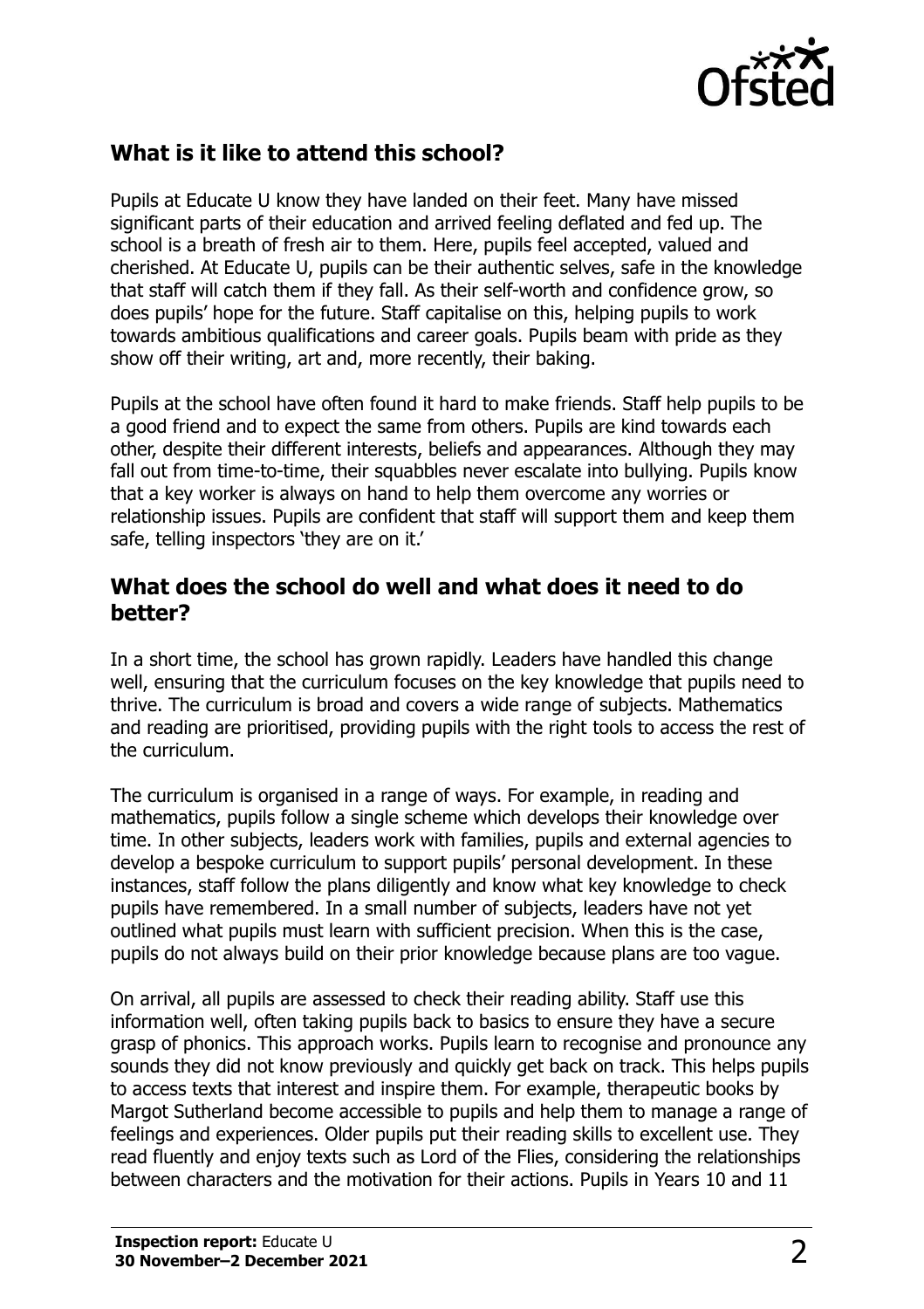

work towards GCSE's in English literature and language; qualifications only made possible by their ability to read fluently.

Pupils' special educational needs and/or disabilities (SEND) are considered at every stage. Staff use pupils' education, health and care plans as the basis of their work but go beyond these, identifying pupils' emerging needs and interests and incorporating these into their plans. Staff carefully check the progress that pupils make against their targets. They dovetail the therapeutic and the academic curriculum to make sure these two provisions support pupils' progress towards their goals.

Pupils learn to navigate the world outside of school. They learn to accept and respect those who look, think or identify differently to them. This culture of acceptance permeates the school, helping pupils to welcome new classmates and visitors with genuine joy and curiosity. Older pupils are guided to consider a range of careers and unpick the qualifications, attributes and experiences they will need to achieve these. Pupils are supported to take their next steps in education, employment or training and regularly meet college and apprenticeship providers to inform their future plans.

Pupils in the school behave well and are kind. They like working in small groups and learn to communicate when they are uncomfortable or anxious. Staff pick up on this quickly, helping to address any worries and supporting pupils to regulate. Incidents of poor behaviour and disruption are rare. Occasionally, pupils do require staff to intervene to keep them safe. When this is the case, it is done safely, and leaders have put in place effective plans to make sure incidents are not repeated. Leaders are in the process of refining these systems to reflect the larger pupil numbers at the school. Parents reported that their children love being at school and 'are ready at the door every morning.' For most pupils, attendance is very high.

The proprietors have managed the expansion of the school well. The site is well maintained, clean and safe. There is plenty of space, meaning pupils can always find a quiet area to learn, relax and decompress. Leaders have managed the recruitment of staff carefully, ensuring that staff with appropriate curriculum and SEND knowledge are in post to develop the school further. Staff report high levels of wellbeing as they feel valued by leaders and know their work has real purpose.

# **Safeguarding**

The arrangements for safeguarding are effective.

All staff are vetted and trained to a high standard before they begin working at the school. Staff know how to identify and report concerns; leaders waste no time when these are received. Leaders work closely with local agencies and the police to protect and support families. Importantly, they challenge these same agencies should they feel their response is not up to scratch.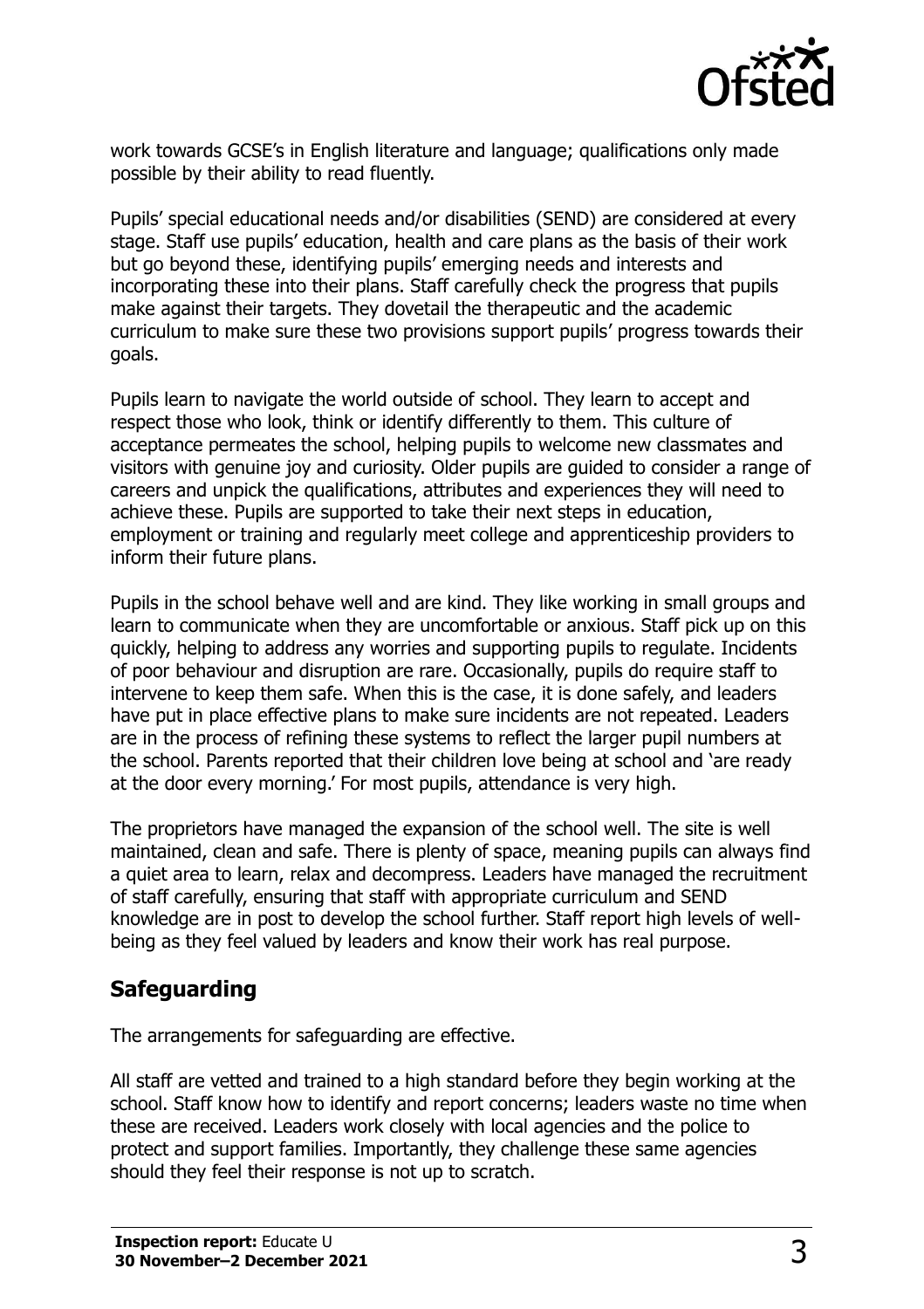

Pupils learn to keep themselves safe. They learn how to make positive choices should others encourage them to engage in criminal and anti-social behaviour. Pupils learn how to manage their emotional response to stress and anger, reducing their inclination to lash out or become violent.

### **What does the school need to do to improve? (Information for the proprietor)**

■ In a small number of subjects, leaders have not outlined the key content of the curriculum in sufficient detail. This means that pupils sometimes unnecessarily repeat or miss learning they need for the future. Leaders should ensure that all curriculum plans set out the key learning from Year 1 to Year 11 and identify precisely what pupils need to know before moving on.

#### **How can I feed back my views?**

You can use [Ofsted Parent View](http://parentview.ofsted.gov.uk/) to give Ofsted your opinion on your child's school, or to find out what other parents and carers think. We use information from Ofsted Parent View when deciding which schools to inspect, when to inspect them and as part of their inspection.

The Department for Education has further quidance on how to complain about a school.

If you are the provider and you are not happy with the inspection or the report, you can [complain to Ofsted.](http://www.gov.uk/complain-ofsted-report)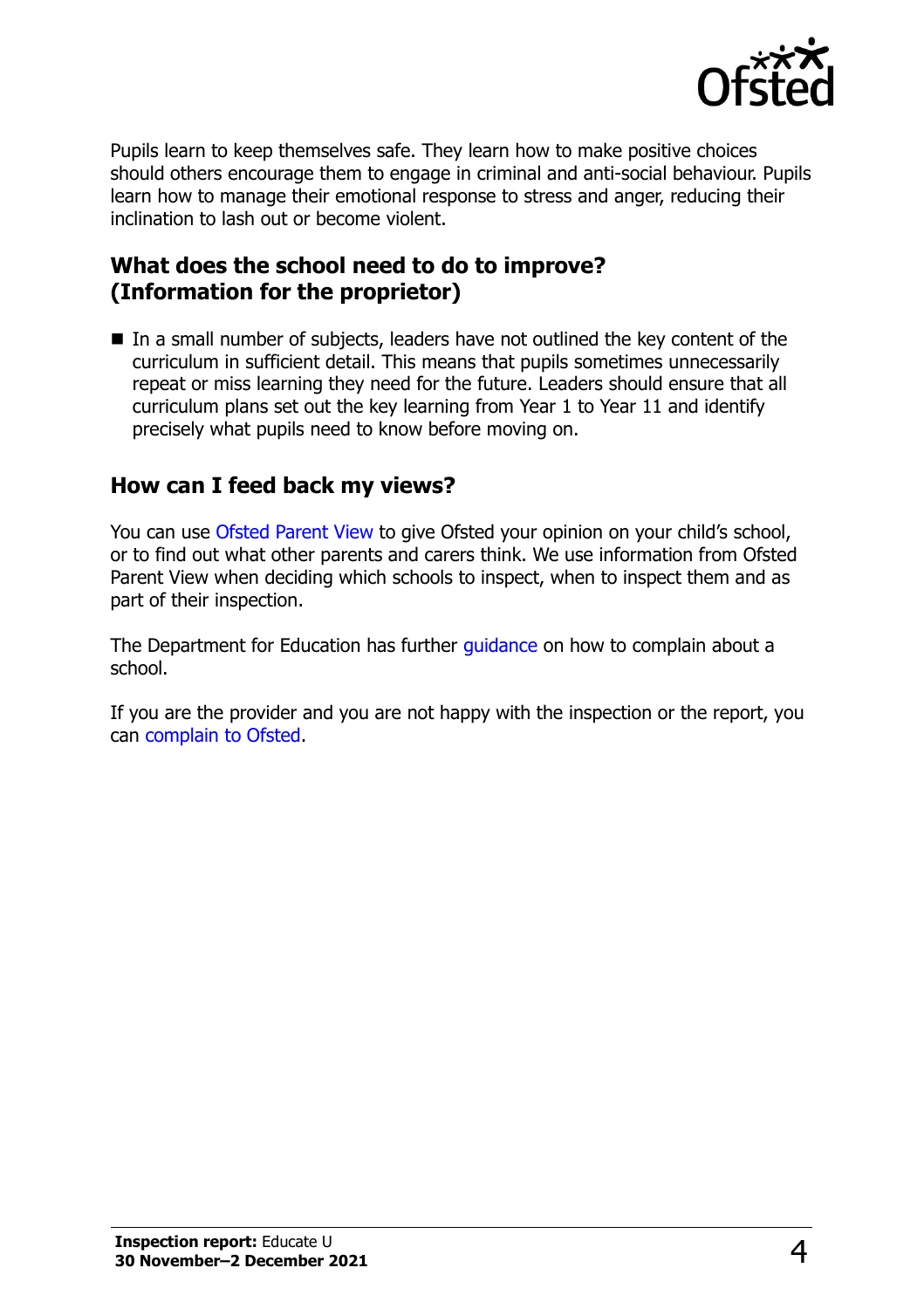

# **School details**

| Unique reference number             | 147546                        |
|-------------------------------------|-------------------------------|
| <b>DfE</b> registration number      | 938/6004                      |
| <b>Local authority</b>              | <b>West Sussex</b>            |
| <b>Inspection number</b>            | 10202284                      |
| <b>Type of school</b>               | Other Independent School      |
| <b>School category</b>              | Independent special school    |
| <b>Age range of pupils</b>          | 5 to 16                       |
| <b>Gender of pupils</b>             | Mixed                         |
| Number of pupils on the school roll | 32                            |
| <b>Number of part-time pupils</b>   | $\mathbf 0$                   |
| <b>Proprietors</b>                  | Susan Evans and Hayley Tucker |
| <b>Headteacher</b>                  | Victoria Read                 |
| <b>Annual fees (day pupils)</b>     | £37,000                       |
| <b>Telephone number</b>             | 01903 297906                  |
| <b>Website</b>                      | www.educateu.co.uk            |
| <b>Email address</b>                | victoria@educateu.co.uk       |
| Date of previous inspection         | Not previously inspected      |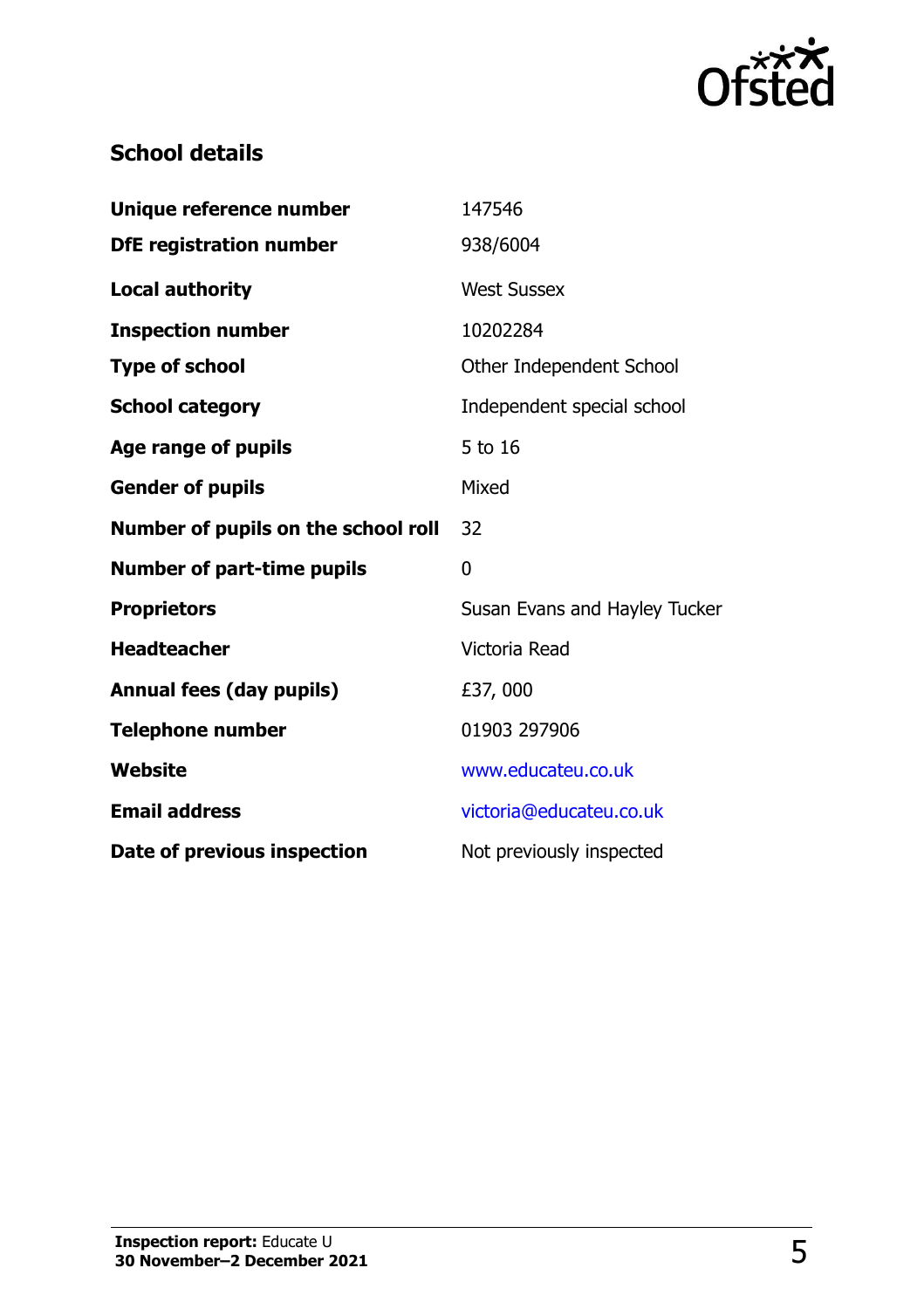

# **Information about this school**

- $\blacksquare$  Educate U is an independent special school for pupils who have social, emotional and mental health needs. The majority of pupils have missed a significant amount of time in school previously.
- All pupils at the school have an education, health and care plan.
- The school uses four providers of alternative provision: all of which are unregistered. Pupils typically access these for less than a day a week.

### **Information about this inspection**

Inspectors carried out this inspection under section 109(1) and (2) of the Education and Skills Act 2008. The purpose of the inspection is to advise the Secretary of State for Education about the school's suitability for continued registration as an independent school.

- This was the first routine inspection the school received since the COVID-19 pandemic began. Inspectors discussed the impact of the pandemic with school leaders and have taken that into account in their evaluation.
- The school meets the independent school standards. These are the requirements set out in the schedule to the Education (Independent School Standards) Regulations 2014.
- The inspectors met with the headteacher, senior leaders and the proprietors.
- Inspectors did deep dives in these subjects: reading, mathematics, personal, social and health education and geography. Inspectors talked to subject leaders, staff and pupils, visited lessons and looked at pupils' work. Inspectors then considered a wider range of evidence to explore the effectiveness of the curriculum.
- The inspectors reviewed the arrangements for safeguarding by scrutinising safeguarding records, interviewing staff and through discussions with pupils.
- The inspectors considered the views of parents shared through the Ofsted surveys. They gathered the views of pupils and staff through surveys, interviews and discussions conducted throughout the inspection.

#### **Inspection team**

Daniel Lambert, lead inspector Her Majesty's Inspector

Alan Johnson Ofsted Inspector